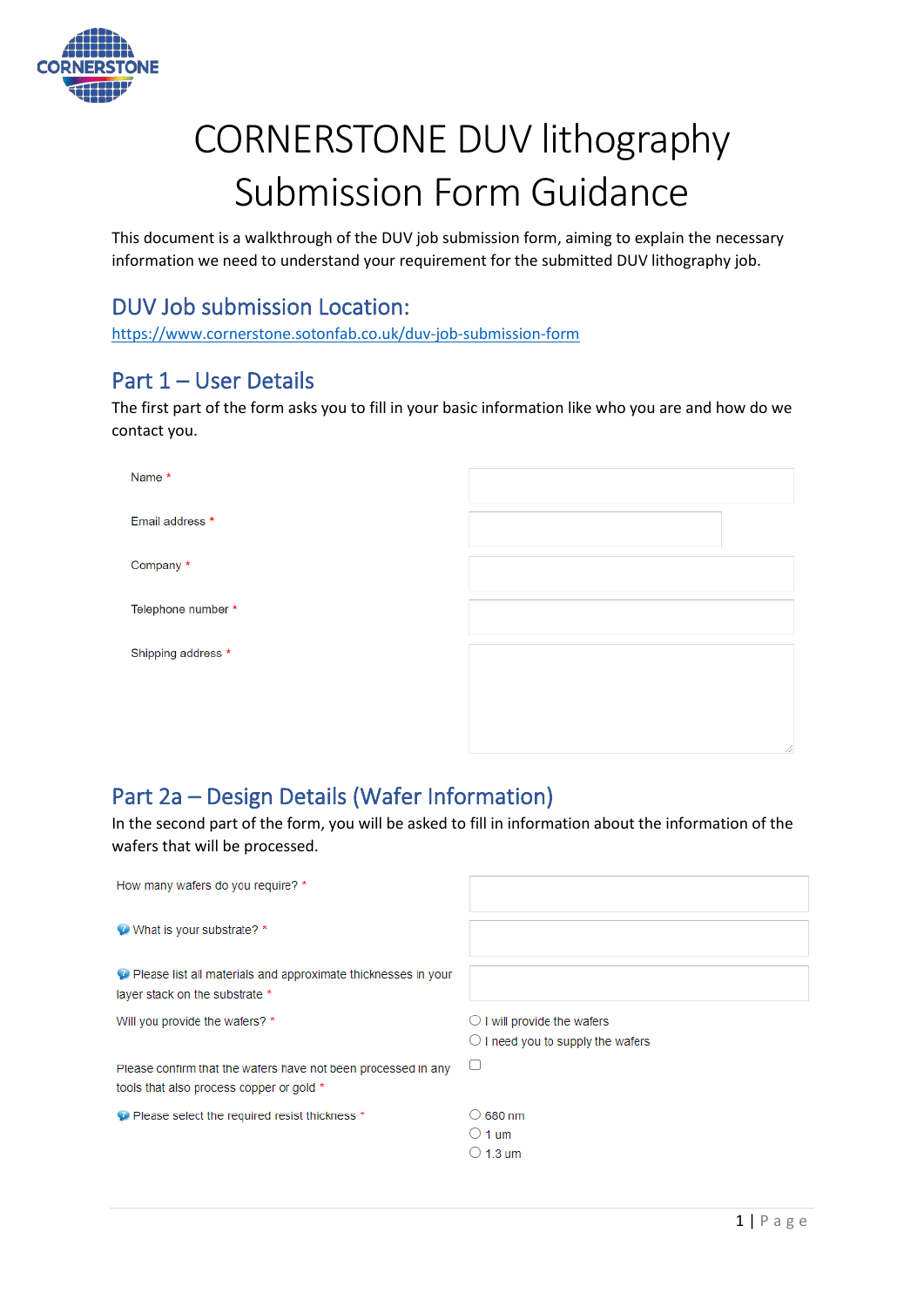

# **a). How many wafers do you require?**

Please specify how many production wafers you would like to have in this run.

# **b). What is your substrate?**

Please tell us what your substrate is (i.e. Si, 220nm Si /2um BOX SOI, etc.). Please be advised that we are only able to process Si substrates with an approximate thickness of 700  $\mu$ m.

### **c). Please list all materials and approximate thicknesses in your layer stack on the substrate**

Please tell us the layer stack on top of the substrate. Please describe the layer stack from the top surface to the substrate. For example, the layer stack in *[Figure 1](#page-1-0)* will be described as 300 nm SiO<sub>2</sub> on 220 nm Si / 2 µm box SOI substrate. **Please find the current allowed materials in Appendix 1.**



<span id="page-1-0"></span>*Figure 1 Sample layer stack of 300 nm SiO2 on 220nm Si on 2µm BOX on Si substrate*

### **d). Will you provide the wafers?**

Please let us know if you will be providing the wafers or you wish us to supply the wafers.

# **e). Please confirm that the wafers have not been processed in any tools that also process copper or gold**

If you are supplying wafers to us, please confirm that the wafers have not been processed in any tools that also process gold or copper. This is to prevent cross-contamination into our lithography line of these materials.

### **f). Please select the required resist thickness**

Currently we offer 3 different selections of the total resist thickness, which are 680 nm, 1  $\mu$ m, and 1.3 µm. The thickness mentioned has included a 40 nm thick BARC (Bottom Anti-Reflection Coating) underneath the resist.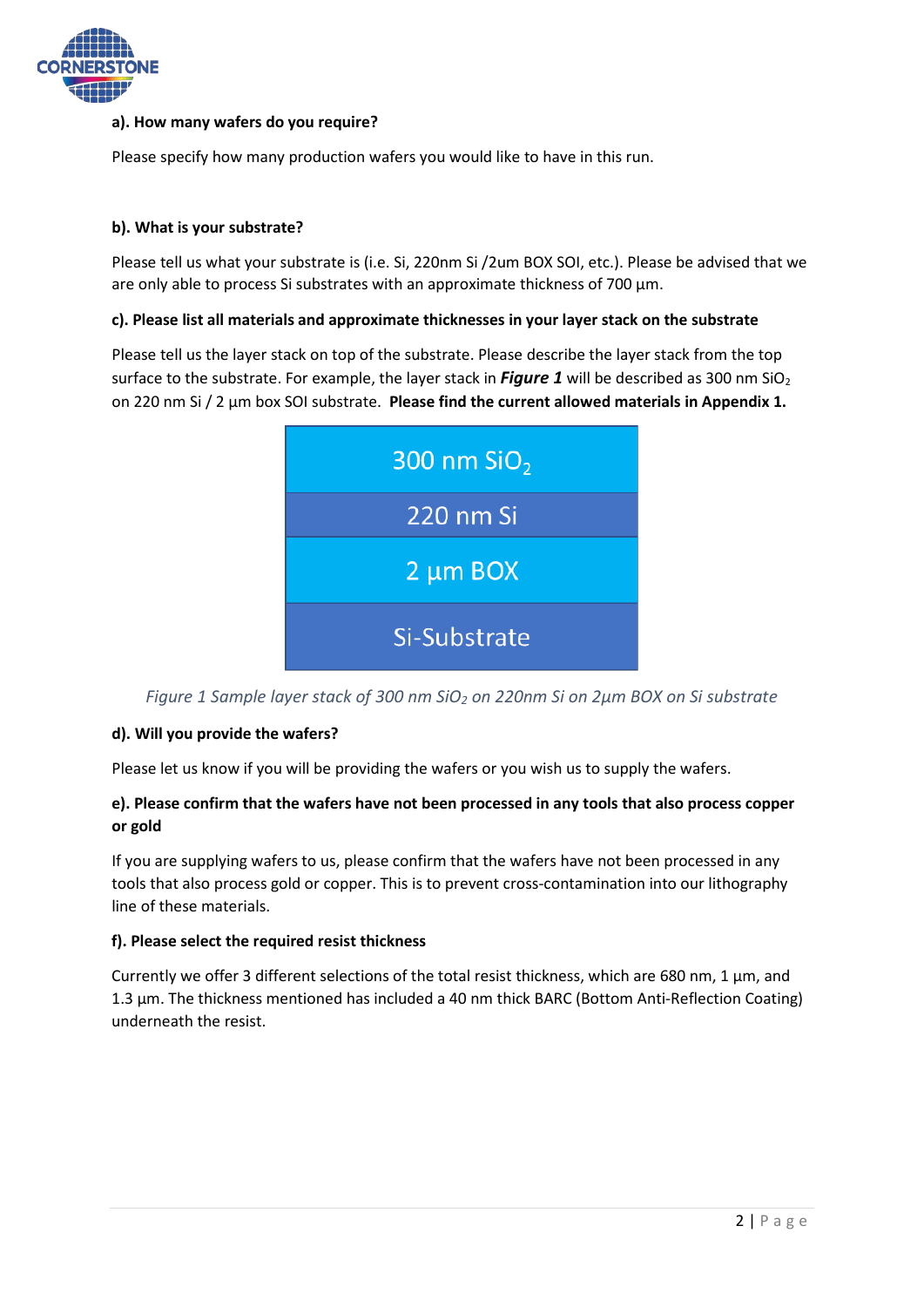

# Part 2b – Design Details (Mask & Shot Information)

| What is the title of the reticle to expose? *                 |                                                                                                                                                                                                                                                                                       |
|---------------------------------------------------------------|---------------------------------------------------------------------------------------------------------------------------------------------------------------------------------------------------------------------------------------------------------------------------------------|
| What specification of reticle do you require? *               | $\circlearrowright$ Standard without pellicle<br>$\circ$ High without pellicle<br>$\circ$ Ultra-High without pellicle<br>$\circ$ Standard with pellicle<br>$\circlearrowright$ High with pellicle<br>$\circ$ Ultra-high with pellicle<br>$\circ$ The reticle has already been ordered |
| Which parts of the reticle should be exposed? *               |                                                                                                                                                                                                                                                                                       |
| $\bullet$ What is the shot x-pitch on the wafer (mm)? $\star$ |                                                                                                                                                                                                                                                                                       |
| What is the shot y-pitch on the wafer (mm)? *                 |                                                                                                                                                                                                                                                                                       |

# **a). What is the title of the reticle to be exposed?**

Please let us know the title(s) of the reticle(s) that will be used in this run.

# **b). What specification of reticle do you require?**

If a new reticle needs to be ordered for this job, please let us know the required specification based on *[Table 1](#page-2-0)* below. If we already have the reticle in stock as it is a repeat job, please select the "The reticle has already been ordered" option.

### *Table 1 Available reticle specifications*

<span id="page-2-0"></span>

| <b>Mask</b><br>Grade | Pellicle* | <b>Address</b><br><b>Size</b><br><b>Reticle</b><br>$(\mu m)$ | Min.<br><b>Feature</b><br><b>Size</b><br><b>Reticle</b><br>$(\mu m)$ | Min.<br><b>Feature</b><br><b>Size</b><br><b>Wafer</b><br>$(\mu m)$ t | CD<br><b>Tolerance</b><br><b>Reticle</b><br>$(\mu m)$ | <b>Defect</b><br><b>Density</b><br>$(\mu m)$ |
|----------------------|-----------|--------------------------------------------------------------|----------------------------------------------------------------------|----------------------------------------------------------------------|-------------------------------------------------------|----------------------------------------------|
| Standard             | <b>No</b> | 0.0625                                                       | $\overline{2}$                                                       | 0.5                                                                  | 0.15                                                  | 0 > 1.0                                      |
| High                 | <b>No</b> | 0.005                                                        | 0.8                                                                  | 0.2                                                                  | 0.08                                                  | 0 > 0.5                                      |
| Ultra-High           | <b>No</b> | 0.005                                                        | 0.5                                                                  | 0.125                                                                | 0.03                                                  | 0 > 0.25                                     |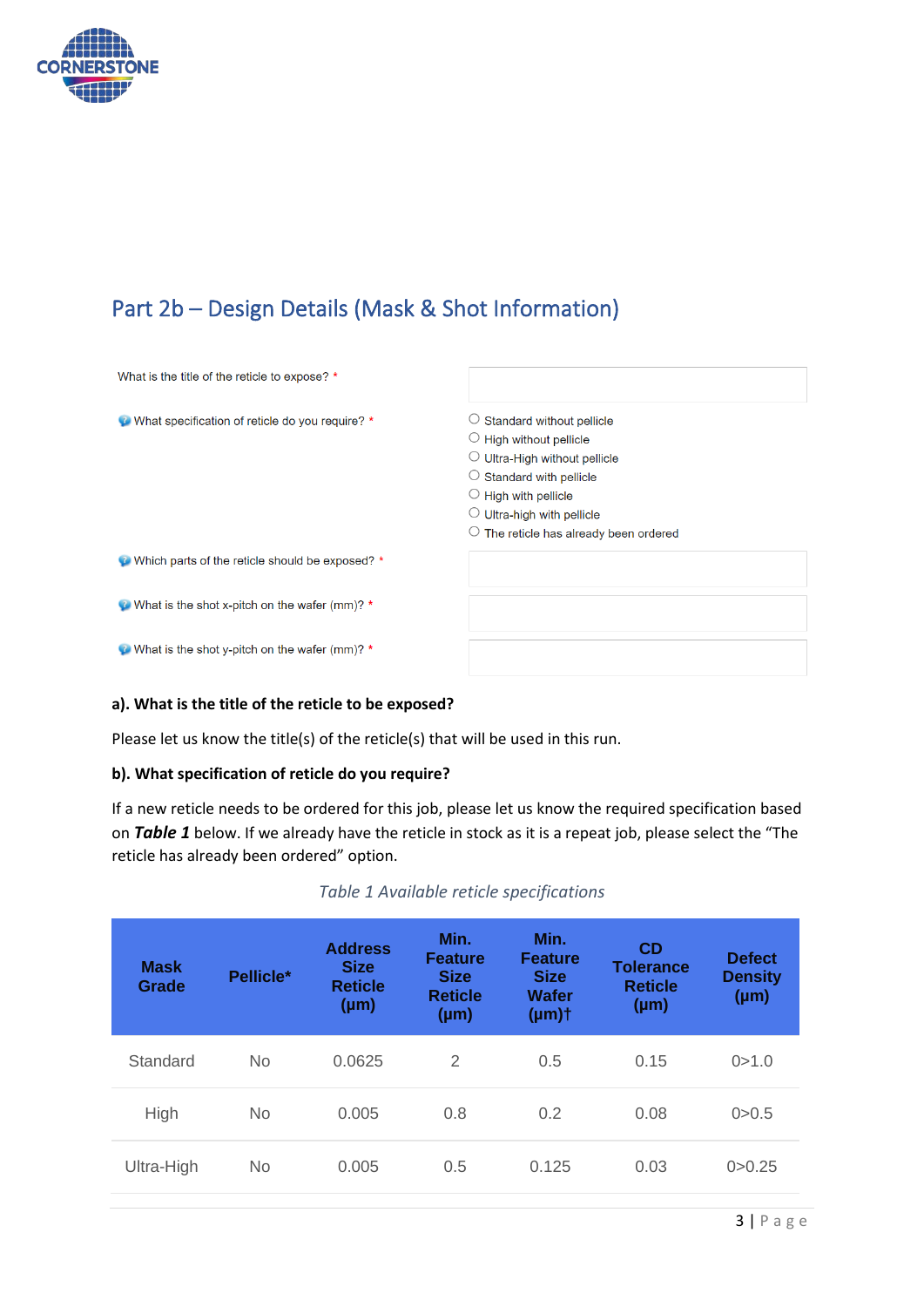

| Standard   | Yes | 0.0625 | 2   | 0.5   | 0.15 | 0 > 1.0  |
|------------|-----|--------|-----|-------|------|----------|
| High       | Yes | 0.005  | 0.8 | 0.2   | 0.08 | 0 > 0.5  |
| Ultra-High | Yes | 0.005  | 0.5 | 0.125 | 0.03 | 0 > 0.25 |

\*A pellicle is a protective film which is placed out of the focal plane on the reticle to protect it from dust and other particles. This is typically only used for production reticles which are frequently used.

†The feature size is shrunk by 4x on the wafer relative to the reticle. You should submit your gds file with dimensions as on the wafer. The mask shop will perform the 4x expansion of feature size.

# **c). Which parts of the reticle should be exposed?**

Please describe which part(s) of the reticle should be exposed. The reticle can be used as a full or divided into different parts. For example, you can divide one reticle into 4 quadrants. To avoid confusion, we use mathematical quadrants, as shown in *[Figure 2](#page-3-0)*.



*Figure 2 Example of 4-quadrant splitting reticle design*

<span id="page-3-0"></span>Alternative responses could be "full reticle", meaning the full reticle area 25000  $\mu$ m x 33000  $\mu$ m; or "top half", meaning expose X from -12500  $\mu$ m to +12500  $\mu$ m and Y from 0 to +16500  $\mu$ m. If a specific opening area is desired, please put down the coordinates, for example: X: -10000  $\mu$ m to +10000  $\mu$ m, Y -15000 µm to +15000 µm.

# **d). What is the x-pitch on the wafer between shots (mm)?**

Please specify the pitch in X direction. This is usually the total width of the shot (including border added by CORNERSTONE team containing alignment marks etc). It is also possible to add blank space between shots if desired.

### **e). What is the y-pitch on the wafer between shots (mm)?**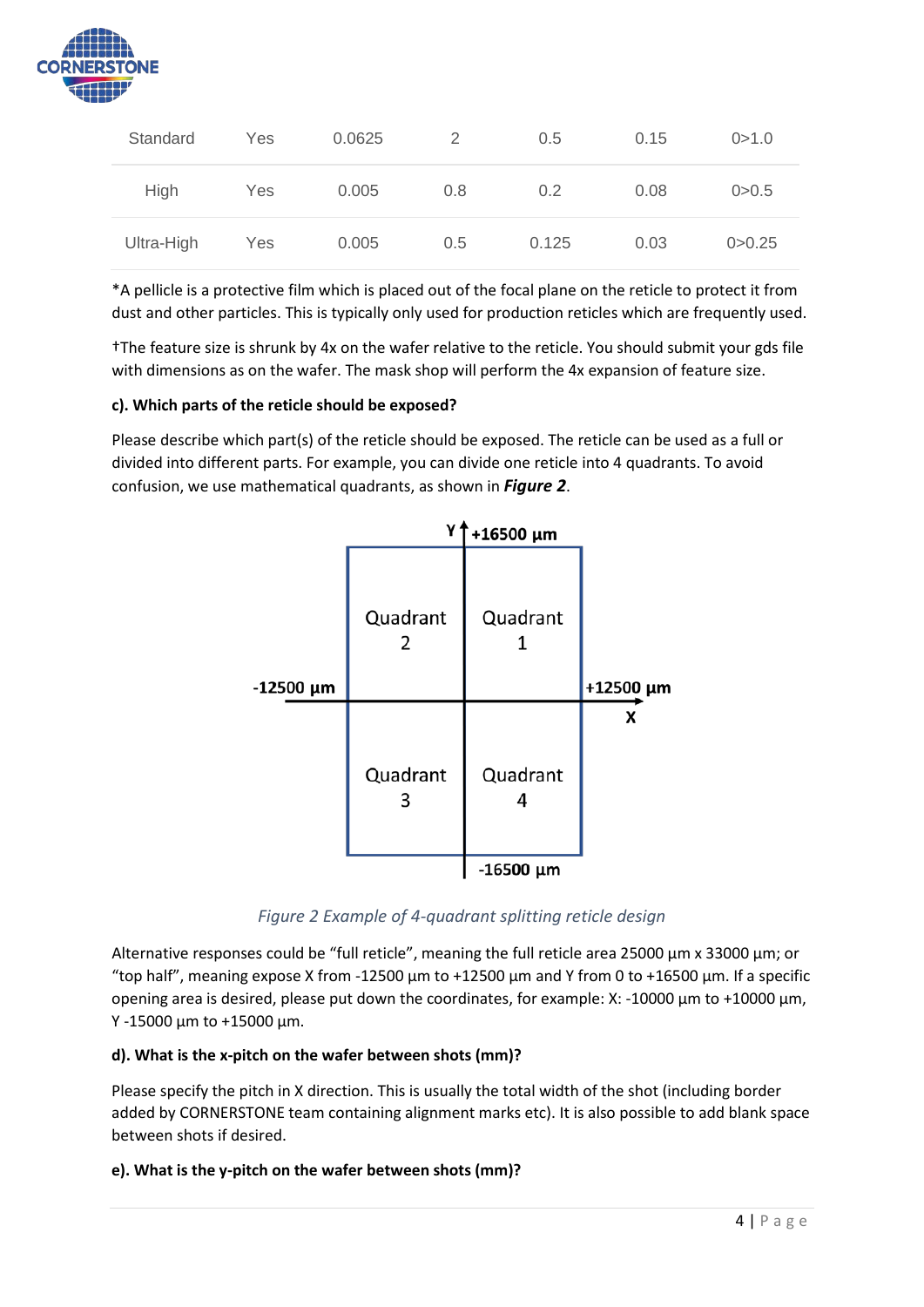

Please specify the pitch in Y direction. This is usually the total height of the shot (including border added by CORNERSTONE team containing alignment marks etc). It is also possible to add blank space between shots if desired.



*Figure 3 Shot pitch in X & Y*

# Part 2c – Design Details (Lithography Information)

| If the exposure dose you require is known, please enter it<br>here           |                                                                                                                                                                                                                                                                      |
|------------------------------------------------------------------------------|----------------------------------------------------------------------------------------------------------------------------------------------------------------------------------------------------------------------------------------------------------------------|
| Please specify the critical dimension *                                      |                                                                                                                                                                                                                                                                      |
| What is the nature of the critical dimension? *                              | $\circ$ Trench<br><b>Resist feature</b>                                                                                                                                                                                                                              |
| Please supply the coordinates of the critical dimension in the<br>GDS file * |                                                                                                                                                                                                                                                                      |
| What do you require at the centre of the wafer? *                            | Centre of shot (odd-odd shot map)<br>$\circ$ Middle line of X and gap between Y (odd-even shot<br>map)<br>$\circ$ Middle line of Y and gap between X (even-odd shot<br>map)<br>$\circ$ Gap between both X&Y (even-even shot map)<br>Other (give details in comments) |
| Do you require alignment or is this a first print job? *                     | <b>Alignment required</b><br>First print job                                                                                                                                                                                                                         |

### **a). If the exposure dose you require is known, please enter it here**

If you know the exposure dose that you would like to appoint, please provide it here.

### **b). Please specify the critical dimension**

Please let us know the critical dimension of your design. This is the dimension that is most important to optimise. Unless a specific exposure dose has been requested, we will set the exposure dose to optimise this dimension. Note that all other dimensions may have a small bias.

## **c). What is the nature of the critical dimension?**

Please specify the nature of the critical dimension. It could be a resist feature (resist rib) or a trench. Examples are shown in *[Figure 4](#page-5-0)*.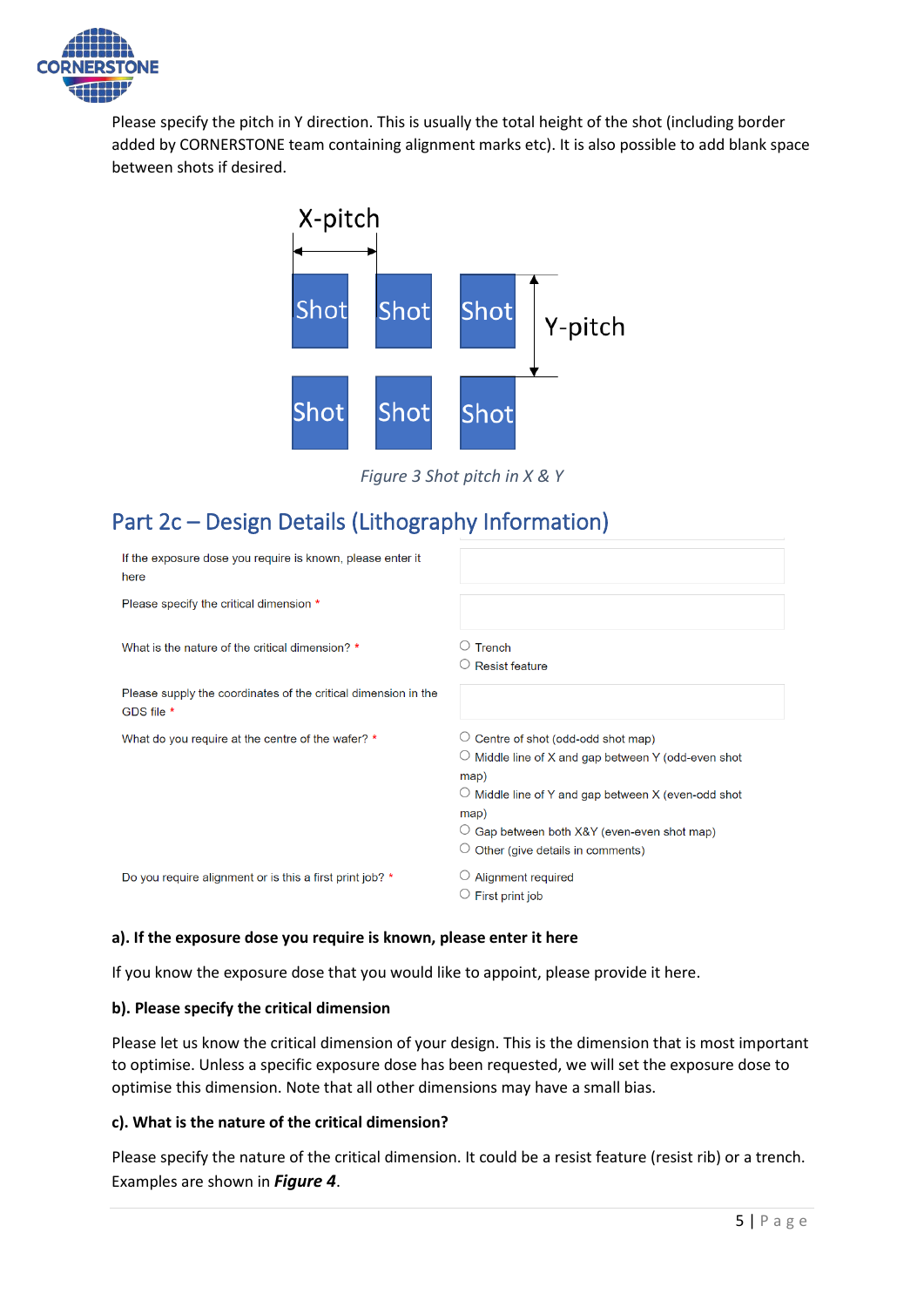



# *Figure 4 Critical dimension of (a) Resist feature and (b) Trench*

# <span id="page-5-0"></span>**d). Please supply the coordinates of the critical dimension in the GDS file**

Please provide the coordinates of the critical dimension feature in the GDS file. Please make sure the origin of the coordinate system is the centre of the GDS.

# **f). What do you require at the centre of the wafer?**

Please let us know what you want to be at the centre of the wafer. It could be one of the following (as shown in *[Figure 5](#page-6-0)*):

- **Odd-Odd**, which means both row and column have odd number of shots, and the centre of the wafer is the centre of the shot
- Odd-Even, which means odd number of shots in row and even number of shots in column, and the middle line of X and the gap between Y would be presented at the centre of the wafer
- **Even-Odd**, Odd-Even, which means even number of shots in row and odd number of shots in column, and the middle line of Y and the gap between X would be presented at the centre of the wafer
- **Even-Even**, which means both row and column have even number of shots, and at the centre of the wafer is the gap between both X & Y
- Other, please specify this in the comments. We have other customers which described the special shot map using one out of four shot maps mentioned above with a wafer scale offset (i.e. Odd-Odd map with global offset of X:+10mm, Y: -10mm).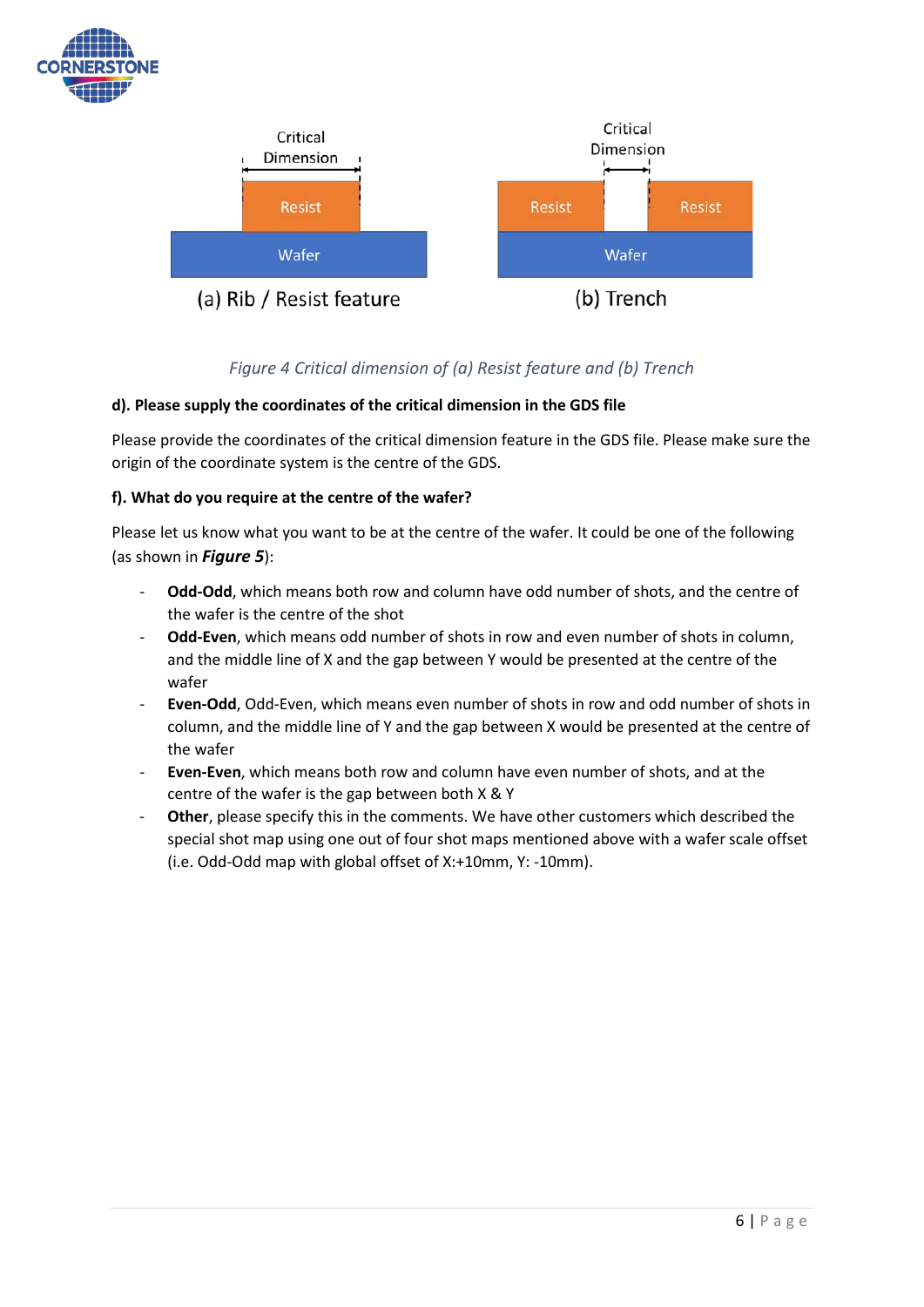

*Figure 5 Different arrangements of shotmap*

# <span id="page-6-0"></span>**f). Do you require alignment or is this a first print job?**

Please let us know if this job would be the first layer (a.k.a 1st print) on the wafer or it is a subsequent layer (a.k.a 2nd print). If it is a subsequent layer, please continue to complete the following questions.

# Part 3 – Alignment Information

# **Alignment Information**

Only complete this section if alignment to layers already patterned on the wafer/s is required

| Please enter the coordinates of the alignment marks on the<br>wafer       |                                                                                                                                                                                                                                                                                    |
|---------------------------------------------------------------------------|------------------------------------------------------------------------------------------------------------------------------------------------------------------------------------------------------------------------------------------------------------------------------------|
| Is the centre of the design at the centre of the shot?                    | $\bigcirc$ Yes<br>$\circlearrowright$ No (please add details in the comments below)                                                                                                                                                                                                |
| Is there any rotation relative to the wafer notch?                        | Yes (please add details in the comments below)<br>$\circ$ No                                                                                                                                                                                                                       |
| What is at the centre of the wafer on the layers you want to<br>align to? | $\circ$ Centre of shot (odd-odd shot map)<br>$\circ$ Middle line of X and gap between Y (odd-even shot<br>map)<br>$\circlearrowright$ Middle line of Y and gap between X (even-odd shot<br>map)<br>○ Gap between both X&Y (even-even shot map)<br>Other (give details in comments) |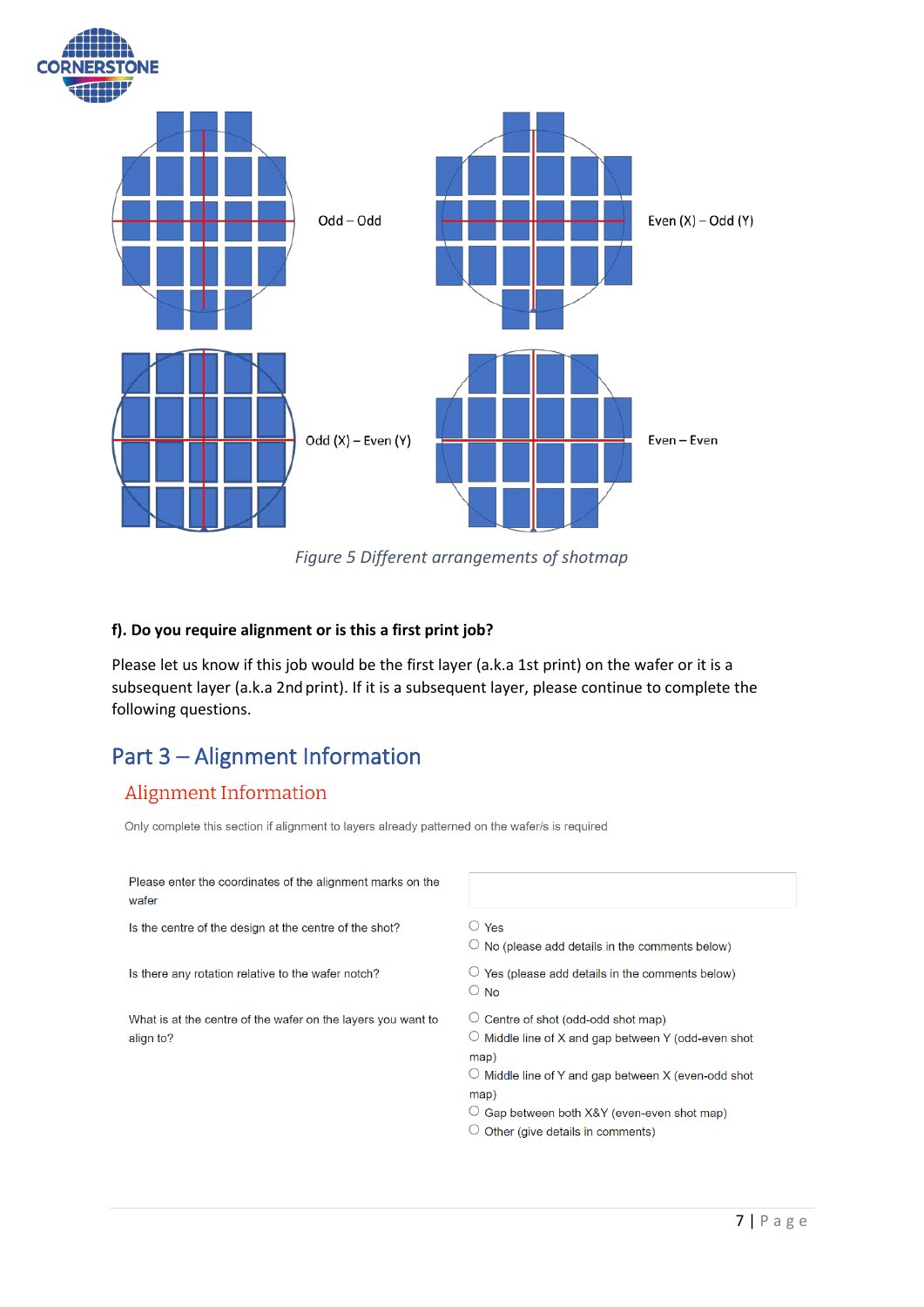

# **a). Please enter the coordinates of the alignment marks on the shot**

Please let us know the coordinates of the alignment marks on the shot. Please refer to *[Figure 6](#page-7-0)* for the example of how to get the coordinate of the alignment mark in the shot coordinate system.



*Figure 6 Alignment mark coordinates in the shot*

# <span id="page-7-0"></span>**c). Is the centre of the design at the centre of the shot?**

Please specify if the centre of the design is at the centre of the shot, or is there any displacement between the centre of the design and the centre of the shot? Please refer to *[Figure 7](#page-8-0)* for the example of a displacement between the centre of the design and the centre of the shot.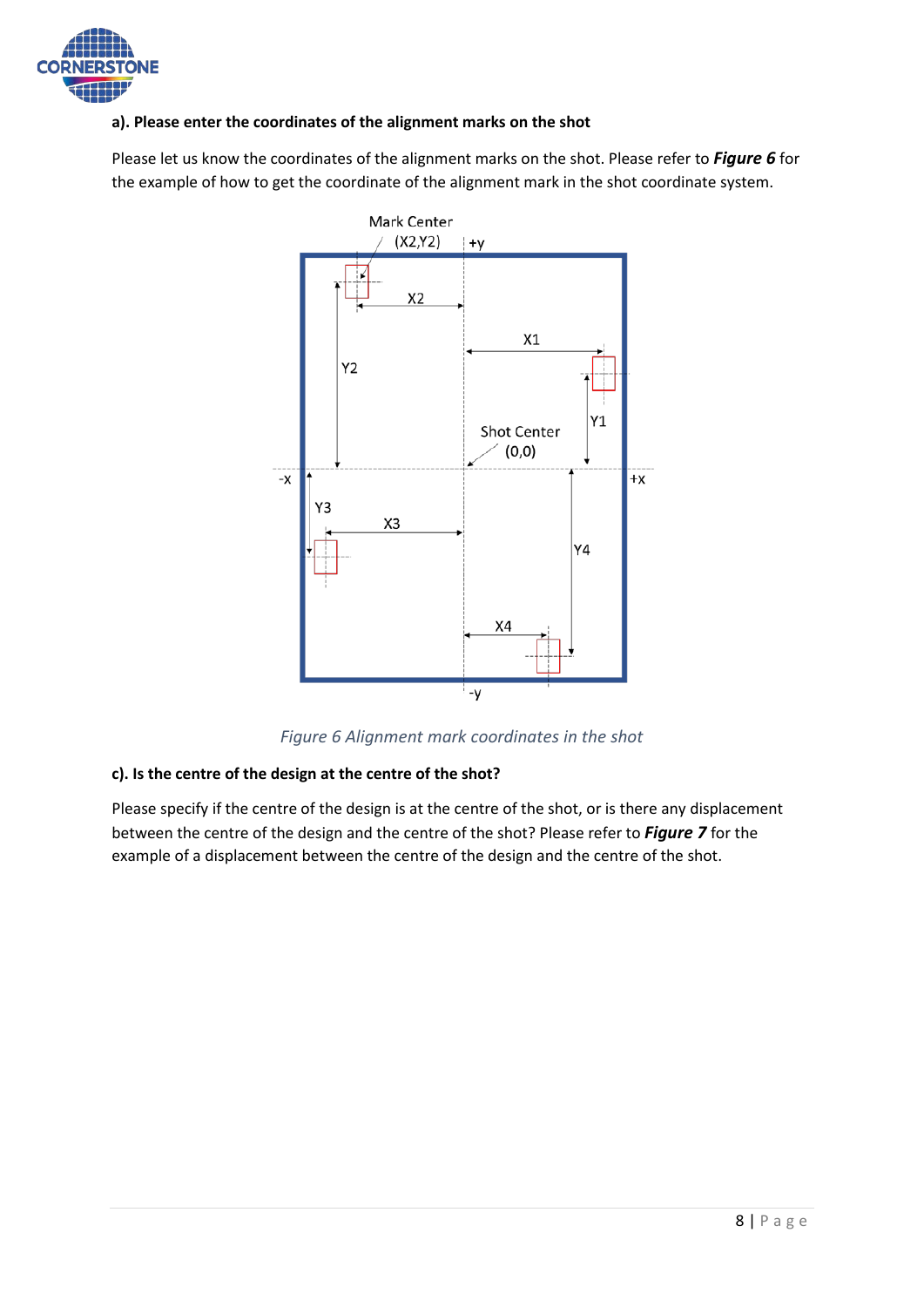



<span id="page-8-0"></span>

# **d). Is there any rotation relative to the wafer notch?**

Occasionally, we find that the customer supplied wafer with previous layer on has a rotation on the design relative to the wafer notch. Please let us know if there is any rotation in the wafer supplied to us.



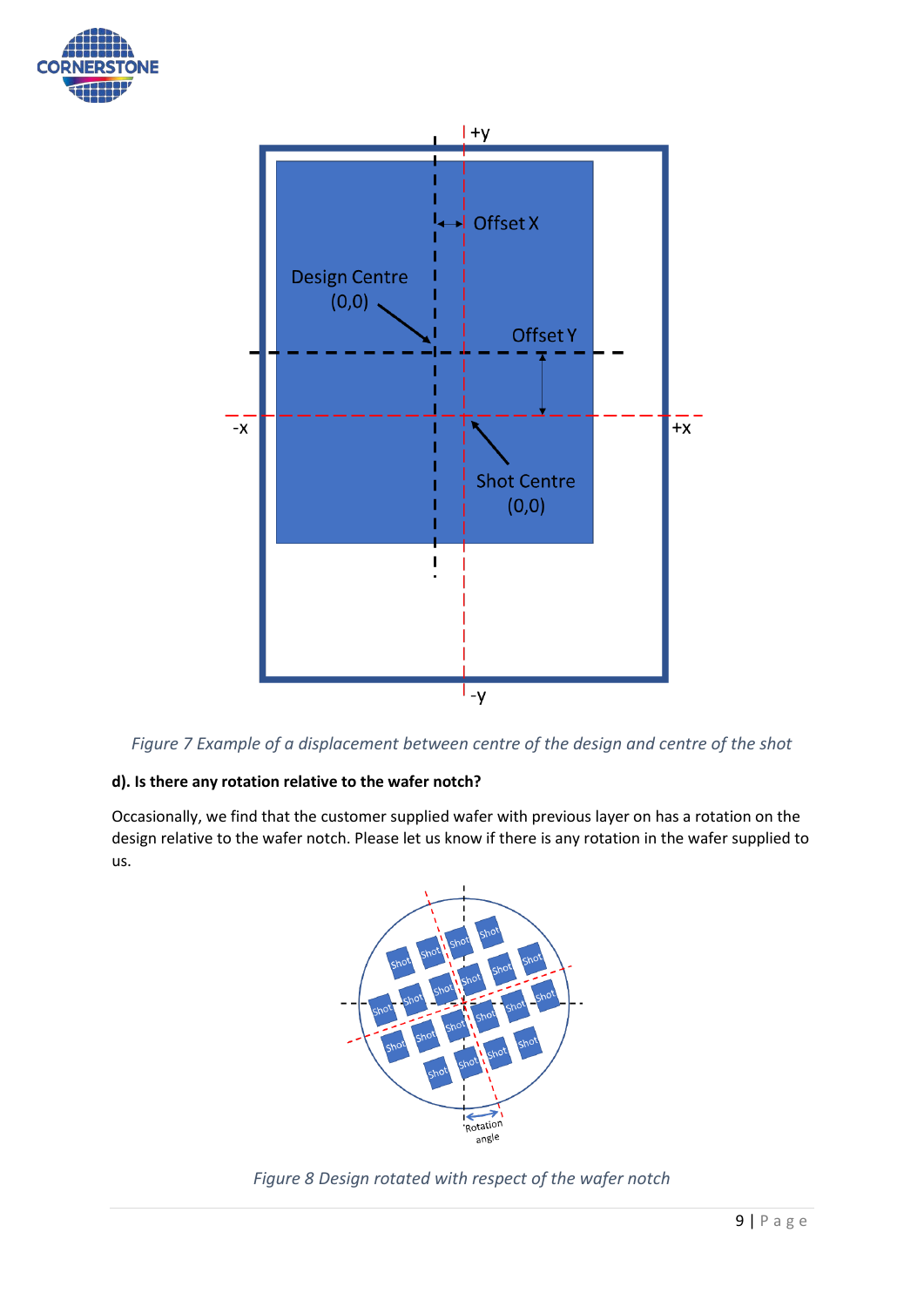

# **f). What is at the centre of the wafer?**

Please specify what is at the centre of the wafer of the previous layer. Similar to the question in Part 2c, the shot map could be one of the following:

- **Odd-Odd**, which means both row and column have odd number of shots, and the centre of the wafer is the centre of the shot
- **Odd-Even**, which means odd number of shots in row and even number of shots in column, and the middle line of X and the gap between Y would be presented at the centre of the wafer
- **Even-Odd**, Odd-Even, which means even number of shots in row and odd number of shots in column, and the middle line of Y and the gap between X would be presented at the centre of the wafer
- **Even-Even**, which means both row and column have even number of shots, and at the centre of the wafer is the gap between both X & Y
- **Other**, please specify this in the comments. We have other customers which described the special shot map using one out of four shot maps mentioned above with a wafer scale offset (i.e. Odd-Odd map with global offset of X:+10mm, Y: -10mm).



*Figure 9 Different arrangements of shotmap*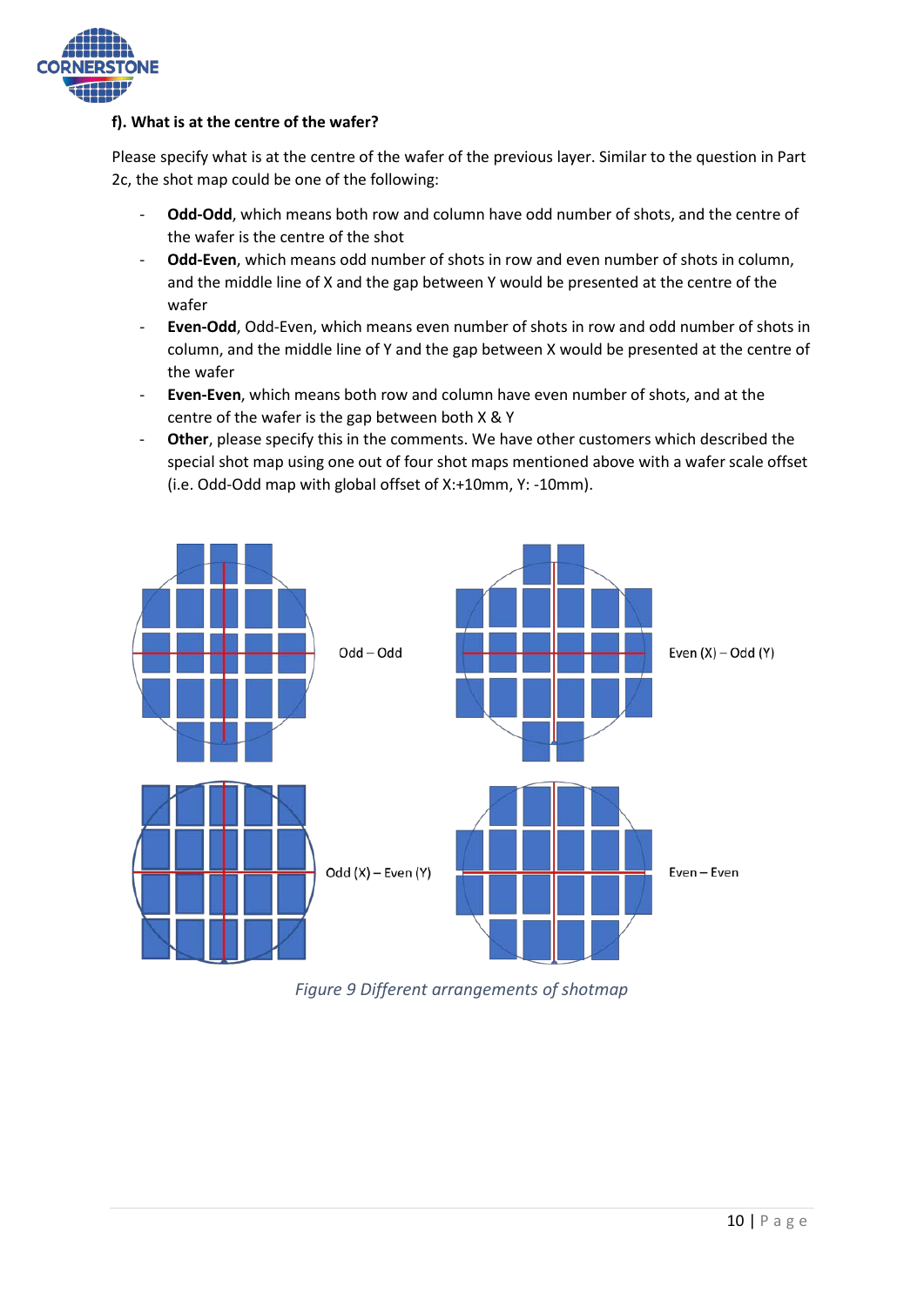

# Part 4 – Payment Information

# Payment Information

Please upload your purchase order \*

I agree to the Terms and Conditions and I am authorised by my Organisation to do so \*

Do you have any comments?

# **a). Please upload your purchase order.**

Please upload the purchase order here.

### **b). I agree to the T&Cs and I am authorised by my Organisation to do so**

Please agree to our T&Cs as well as confirm you have been authorised by your organisation to do so.

# **c). Do you have any comments?**

Please leave any comments here.

Choose file No file chosen

 $\hfill \square$